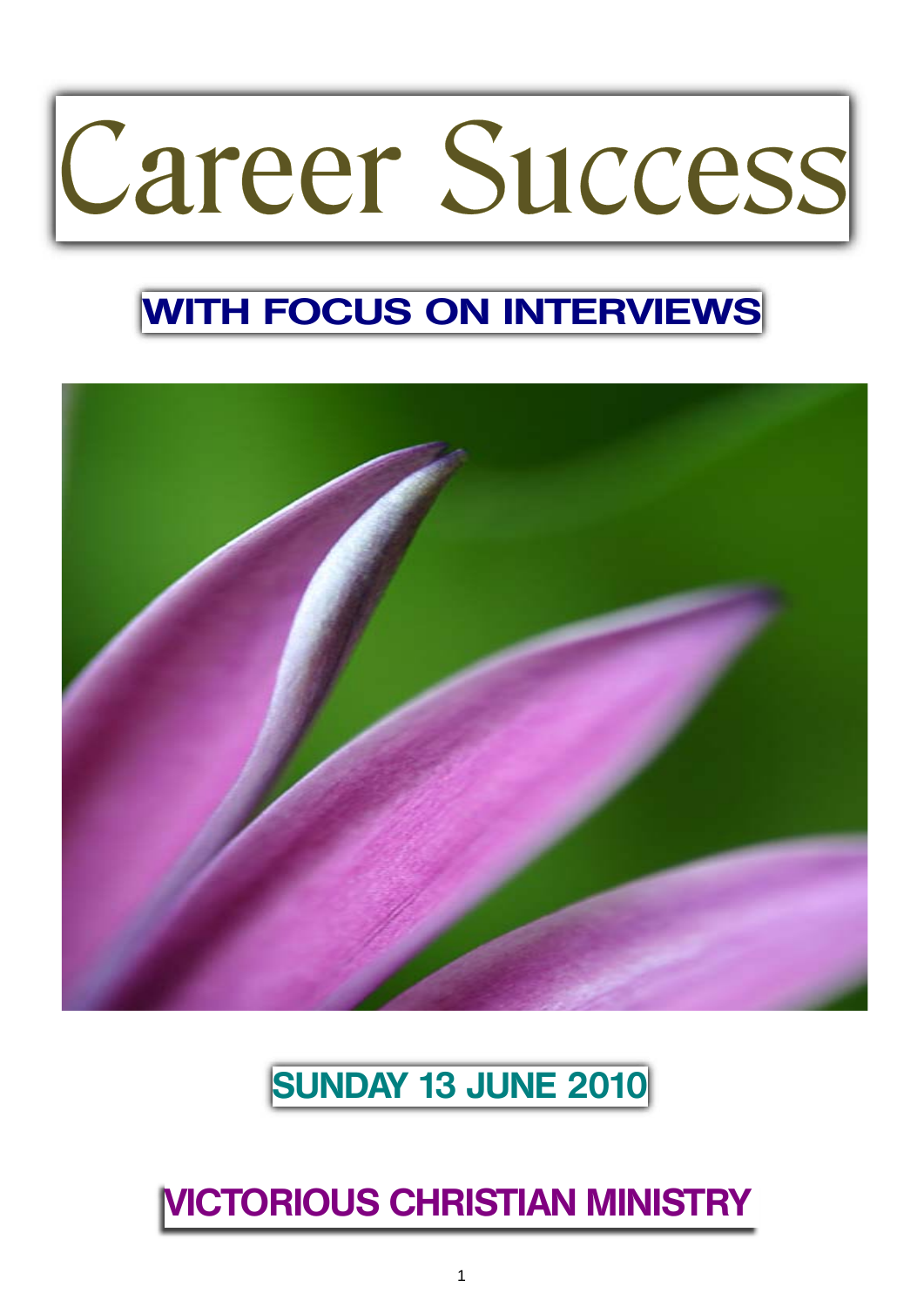## **Interview: The Gateway To Success or Failure**



There are many aspects of career that could be considered, but our focus at this point will be centred on interviews as this is a common gateway to success or failure, not only in career but also in other areas of life.

Interview can be an obstacle to progress or an open door to career success depending on the outcome. Daniel, a slave in a foreign land, was catapulted into significant success following his excellent performance at his interview with the king, who found him ten times better 3 than other candidates. Had he not succeeded that well, his story in captivity could have 6 been completely different from what it was.

In times like these when most formation are obtained, opinjob adverts are usually inundated with many applications from equally qualified and capable candidates, it is normally the interview process that is relationships such as friendused to decide who to offer the ship or marriage and other simjob. Sometimes it may not be ilar opportunities. the most qualified candidate

that gets the job, but the candi-Whether formal or informal, inher interview skills so as to and carefully. make the most of life.

in newsletter can be adapted for success in various interview situations, including such as:

- 1 Students searching work experience placements.
- 2 Those finishing school and higher education.
- job after graduation.
- 4 Those wanting to change an eternity in heaven or in hell? job.
- 5 Those seeking promotion for career progression.

Whatever the reason for the interview, it is good not to lose sight of the fact that the outcome can make or mar one's changes for career success.

It is also important to realise that not all interviews are formally conducted. A lot of informal interviews routinely take place through avenues such as a chat during / over:

- Tea.
- **Drinks**
- **Meal**
- 4 A picnic
- **Dating**
- And lots of other similar settings.

From these informal chats, inions sampled and conduct assessed that gives rise to decisions that could result in business partnerships, long term

dates who interviews well. It is terviews hold the key to therefore important that every-present and future happiness one who intends to make ca-or sadness - and therefore reer success brushes up his / need to be taken very seriously

The generic principles shared interviews, we must not forget looking for places with their account of himself to God". 3 Those looking for their first answer God on that day? And Even as we prepare for career the interviews of life, and particularly at the Great White throne (Revelations 20:11), which will determine ones fate in eternity. God's word clearly tell us in Romans 14:12 "So then every one of us shall give The question is what will you will your answer qualify you for

## **Supernatural Determination**

Many people fail in life, not because of the lack of skills or opportunities but due to the



absence of determination to persevere to the end. This message is aimed at showing you how to succeed in your career, business and in everything you do, through supernatural determination.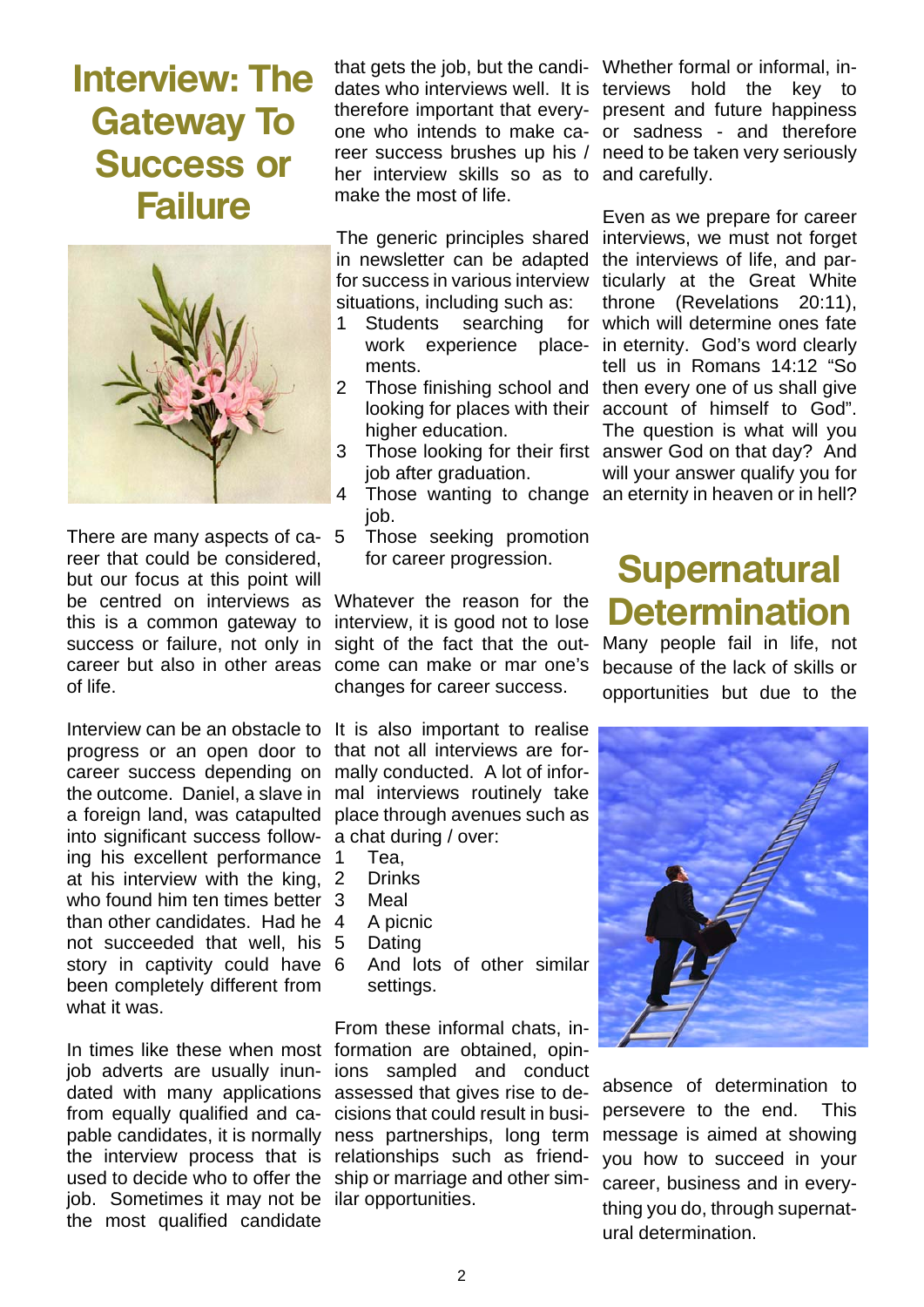A lot of Christians just give up due to lack of faith. It is imporbecause they lack supernatural work through us. determination. You need to believe in The Holy Spirit for you God wants us to have high you from hesitation to superneed supernatural determination in today's marketplace and to.

A lot of people have broken down, faltered in theory, are With supernatural determinaexhausted or just given up because the spirit of hesitation came upon them. The bondage of bondage of hesitation in the power of the flesh. You can be removed through the are restricted and when things Spirit of determination.

Imagine if you were operating more"; whereas God promises in a system where the possibility of giving up, giving in and **ever shall call upon the name**  walking away did not exist at **of the Lord shall be saved."** all. Your attitude and approach Call upon God today and eveto things in such a situation rything will start coming towould be akin to manifesting gether perfectly. God can do the Spirit of supernatural deter-more in one breath than you mination. Even where circum-can do in a lifetime of 24/7 stances are not as described effort. If you are struggling toabove, you can still approach day to find a career or to open the situation with the spirit of a business, you need a dose of supernatural determination - supernatural determination. i.e. Living a lifestyle where giv-Your heavenly father believes ing up or walking away does in you. not exist.

ate according to the detects of supernatural determination: their circumstances rather than **1. Shift your perspective**in supernatural determination.

in life when things get tough tant to believe so that God can This has the potential of failure

to have the supernatural deter-achievement in life for his glory. mination working in you. There How many times do we get are five things you need to caught up in a conversation, in know that will not only move a job interview or even in a natural determination but also we know we are tempted to enable you to stay there. You give up. A giving up life says, "I in everything you put your hand termination in and around you, market place and the next thing can't do this anymore." However, with God's supernatural dethe thought of giving up just does not exist.

> tion everything is spiritual, without the power of the Holy Spirit, everything is limited and done start going against you, you say "Oh, I can't do this anyin Romans 10:13 **"For whoso-**

Most people today simply oper-order to move from natural to So, what do we need to do in

you need to shift your per-

spective from the natural to believing in the Holy Spirit. You need to believe in the Lord, you need to believe in the unseen power of God. **"While we** 



**look not** 

**at the things which are seen, but at the things which are not seen: for the things which are seen are temporal; but the things which are not seen are eternal" (2 Corinthians 4:18).** That is when the Lord works through you and things begin happening for you that even surprises you. With God's invisible power, you have more choices and open doors; you overcome all obstacles and you have more solutions. The invisible power of God gives you advantage over other people and you find solutions other people can't. God opens doors that you can't even knock on. Challenges become opportunities as restrictions and barriers melt away **"For it is God which worketh in you both to will and to do of his good pleasure" (Philippines 2:13).**

**2. Shift your focus -** you need to shift your focus from the horizontal to the vertical and connect your-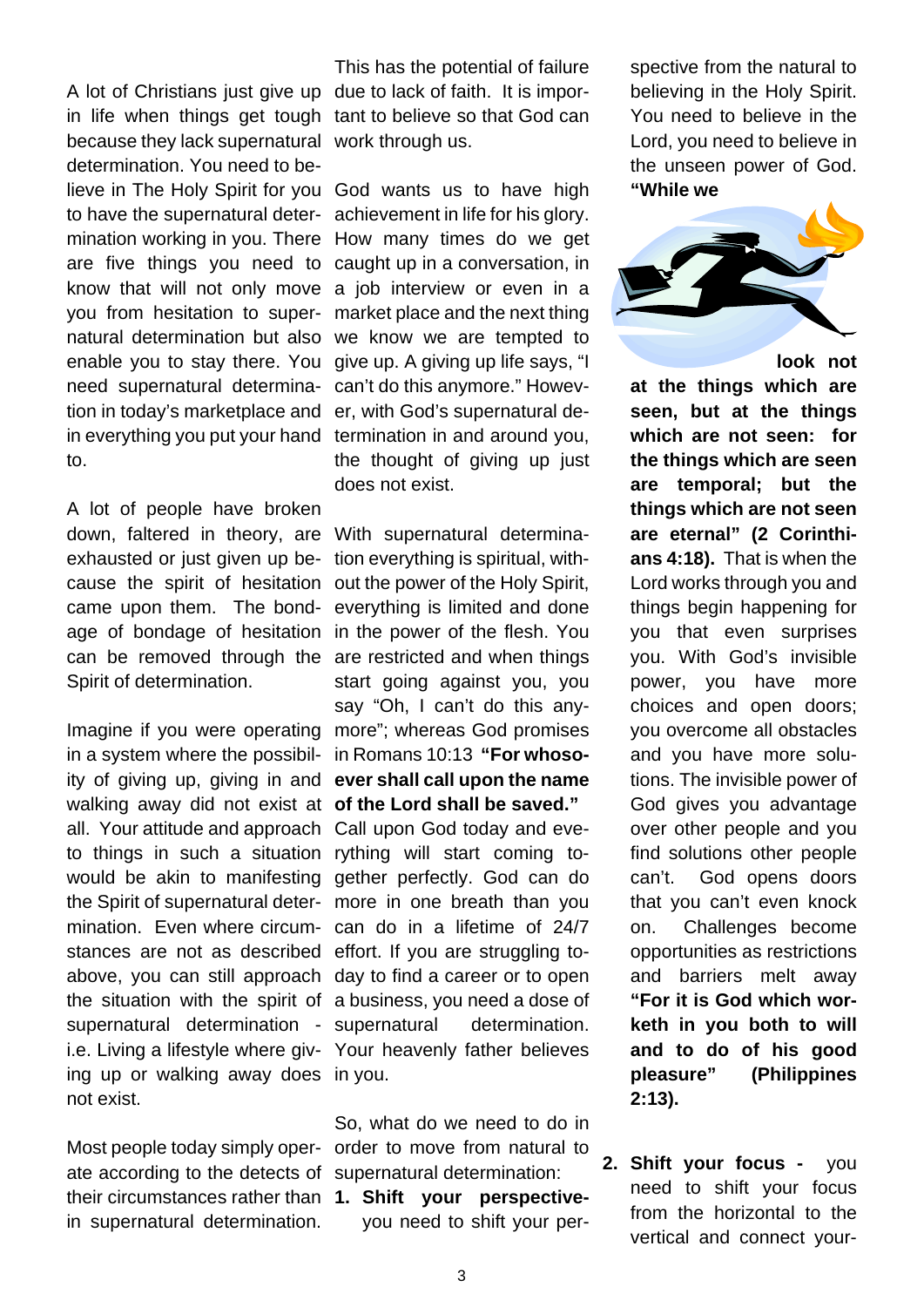

self with God. The moment you first realise that your success works from a vertical power, everything changes. **"Set your affection on things above, not on things on the earth" (Colossians 3:2).** Focus on God pouring his faith on you, showering you with blessings and call for prayer. Ask God to fill you with faith, just say "God, fill me with faith because I am at the end of mine," and suddenly you will be filled with confidence

**3. Break the actions down –**  Break your actions down and do not get discouraged by a long "to do" list. God had a seven day plan. He created everything in six days and rested on the seventh. We need to do the same, break everything down, step 1, step 2, 3 and so on. **"For precept must be upon precept, precept upon precept; line upon line, line upon line; here a little and there a little" Isaiah 28:10).** That's

breaking down step by step, which enables you to go all the way.

- **4. Write a pledge to God**  Believe in supernatural deter-Write down the pledge and put it in your bible – for frequent reminder and you will see the power of the Holy Spirit soak it to fulfillment.
- **5. Keep your sight on the end –** Don't worry about what is happening around you. Don't worry about all the challenges and storms, just keep your sight on the end. Just imagine Jesus at the finish line welcoming you home. It's the destination that is God's glory. It's the destination that is going to bring glory to him. **"He who stands firm till the end shall be saved" (Matthew 24:13).** You should never give up. Have supernatural determination



and things will be easier for you.

write down a pledge to God mination and God will open that you are not going to doors for you, in your career, give up on your career be-studies and in everything you cause it is His power that is do. Expect God to give you going to make it happen. It salvation, direction and open is the invisible power that doors. Do not wish for it, exwill bring you success. pect it, and you will realise it. So let go off the hesitation.

> **Necessary Preparations Before The Interview Day**

Going for an interview can be likened to going into war. Your objective is to win. To this end, the better you prepare the more chance you have of being successful.

To start with, you need to know where you are, where you are going and how you are going to get there. You need to know what traps and pitfalls there are along the way and how to scale over them - hence the need for diligent planning and preparations.

In these competitive times, when qualifications often assume secondary importance, to succeed at interview, you must be able convince the interviewers that you are the best candidate for the job. You can achieve this by showing the interviewers that you know about their organisation, the job, how to do the job and that you are the best person for the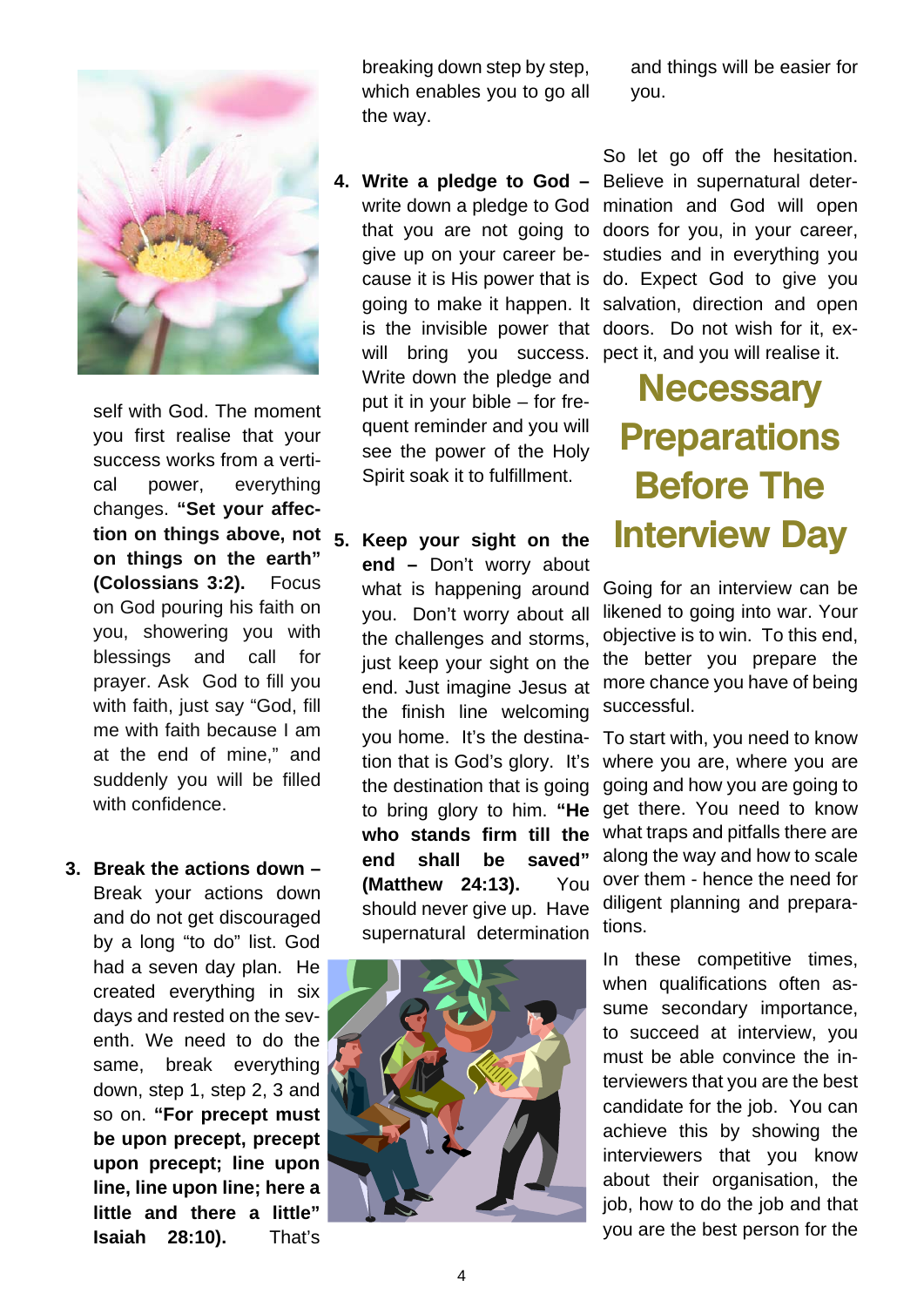role. This can be achieved through preparations such that you are able to present yourself in a cool, calm, collected manner but not too cocky! This is easier said than done. The following guidelines should help you to achieve this:

1. Analyse your Curriculum Vitae (CV) and relate it to the requirements in the job advert. Some questions may be asked based on informaplication and / or the job advert. Failure to answer them well can give wrong



impression about your authenticity and / or suitability for the job role.

- 2. Do some research about the employer. This might impress the interviewer that you are not just writing applications in desperation but are really keen in getting the job. Information about the employer may be readily available from Internet, library, leaflets and other sources.
- 3. Prepare to arrive at the interview location on time by planning your journey and knowing how long it will

take you to get there. A trial run is not a bad idea. It is very discourteous to be late and it really annoys most people, so you are not going to get off to a good start by arriving late. Early arrival also helps you to compose yourself as well as make a few final checks on your appearance (e.g. in the lavatory) before the interview.

- tion in your CV, written ap-4. Prepare to create a good first impression. It is a generally accepted fact that decision can be made within the first few moments. The first few seconds at the interview are crucial, so think carefully about how your dressing, body language, handshake, demeanour, perfume, personality etc. will help you create a winning first impression. Neatness, cleanliness and suitable dress code appropriate to the job type all contribute to the image created, and feeds into the first impression. As a rule of thumb, it is always a good idea to "dress above the rest" at the interview so as to make a special impression, but steer clear of bright outrageous "cartoon character" styles. Avoid body odours whether from sweating or from strong perfumes.
	- 5. Consider whether it would be appropriate to confirm in writing the interview arrangements prior to the date of the interview.

Some employers may see this as a sign of courtesy, manners, initiative and attention to details. This may also give you opportunity to provide vital information (e.g. documents) that the interviewer may wish to see in advance.

6. Have a good night sleep the night before your interview. If the interview is in the morning, eat your evening meal earlier than usual and go to bed a bit earlier. Avoid seasonings such as garlic or curry that are capable of giving off strong odour for up to 24 hours after eating. Also have a good breakfast in



the morning at a reasonable time to allow your body chance to digest the food prior to the start of the interview.

7. You need maximum concentration when you are called into the interview room. Remember that first impression counts! Look the interviewer in the eye and smile pleasantly. Shake hands in a firm professional manner, but do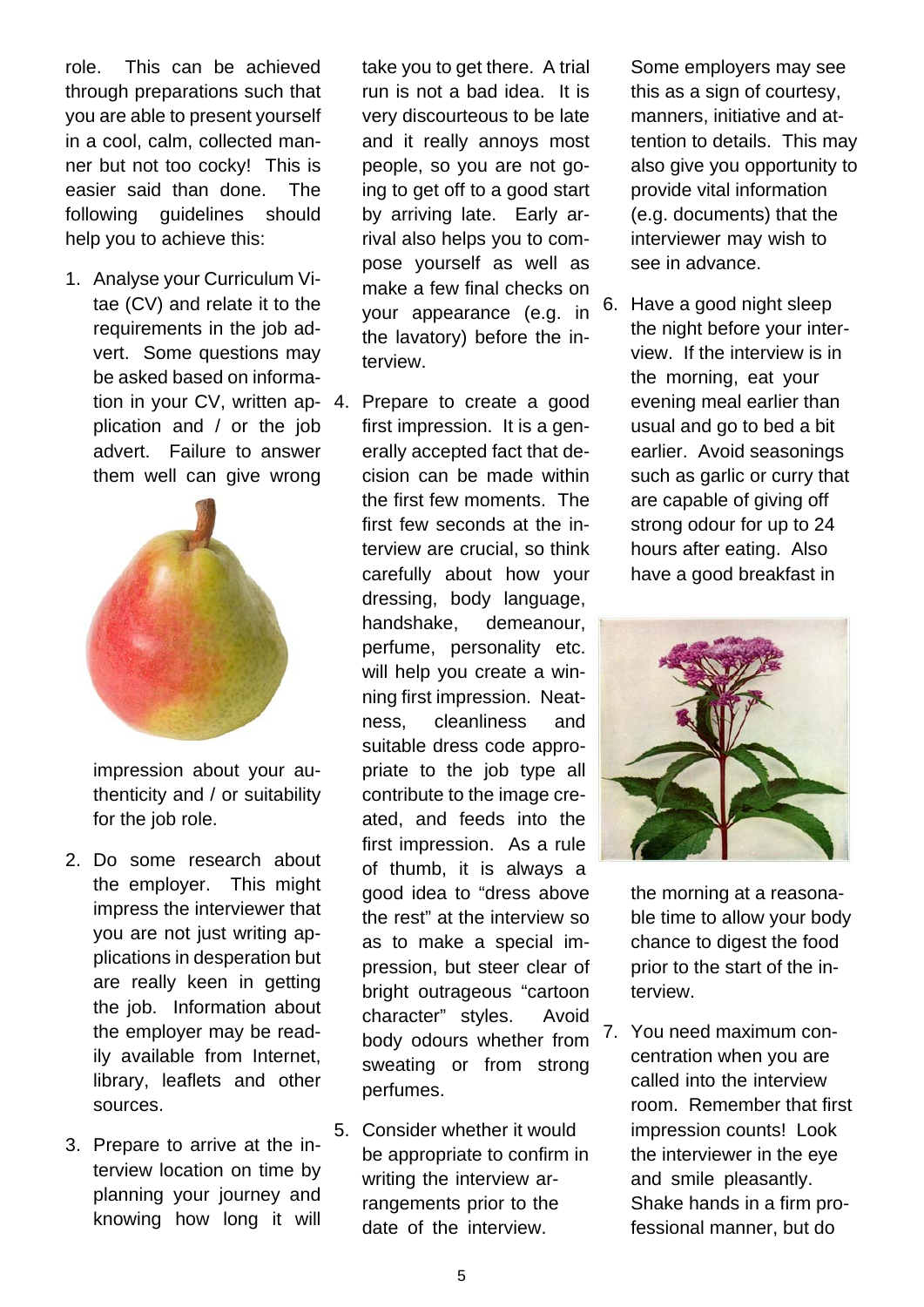not over do it. At the same  $\bullet$ time give a greeting of the sort "Hello, very pleased to meet you!" It is good manners to wait to be offered a seat before you sit down. Decide whether to accept or decline a drink, if offered.



- 8. Be calm, relaxed and control your nerves by focusing and controlling your frame of mind completely on the interview. Place your hands on your laps to avoid awkward shaking.
- 9. Place your handbag or briefcase on the floor to avoid dropping or tipping over.
- 10. Have some tissue paper or a handkerchief accessible in case of sneezing or runny nose.

## **IN A NUTSHELL - PREPARATION TIPS**

#### **DAYS BEFORE THE IN-TERVIEW**

 As a Christian commit everything unto God. He can fight the battle for you. (2 Chronicles 20:17)

- Cover yourself by the previous blood of Jesus
- Get prepared by putting on the entire armour of God, (Ephesians 6:11,13)
- Pray against powers of darkness that may hinder you from getting the job.
- Give yourself time to research about the job.
- Read literature.
- Contact relevant people.

#### **NIGHT BEFORE THE IN-TERVIEW**

- Ensure you have gathered all relevant documents to present at the interview.
- Sleep early so you will be fresh for the interview.
- Prepare clothes, relevant to the dressing code.
- On the day of the interview, ensure you have eaten enough.

#### **AT THE INTERVIEW**

- During the interview listen attentively, you can ask the panel to repeat the question
- If you do not have the answer immediately, offer to find out and provide it later, if it is allowed by the interviewers.
- Maintain regular eye with the interviewer whose question you are answering, but avoid staring.

## **Performance At The Interview**

You have come thus far; arrived at the interview location and have been welcomed into the interview room. You have been offered a seat and the interview is about to start. Yes, it is true that you have come thus far, but you are still at the beginning stages of the interview, so do not let down the guard but rather focus on performing well at the interview. The term **"life is a stage and you're on it"** has never spoken truer than at a job interview. At any interview you are the one that needs to put on a good performance. The following guidelines can help you to achieve this:

1. Sell your self throughout the interview time by projecting the right image. Your main aim now is to convince the interviewers (who may well be total strangers to you) to believe in you and your capability to excel in the job. There are many qualities the interviewer is going to be looking for in their ideal candidate. These may encompass qualifications, experience, you as a person and the way that you relate with others. Also they will consider your previous employment history, your enthusiasm towards your career, along with many other traits. The above are a few of the areas to think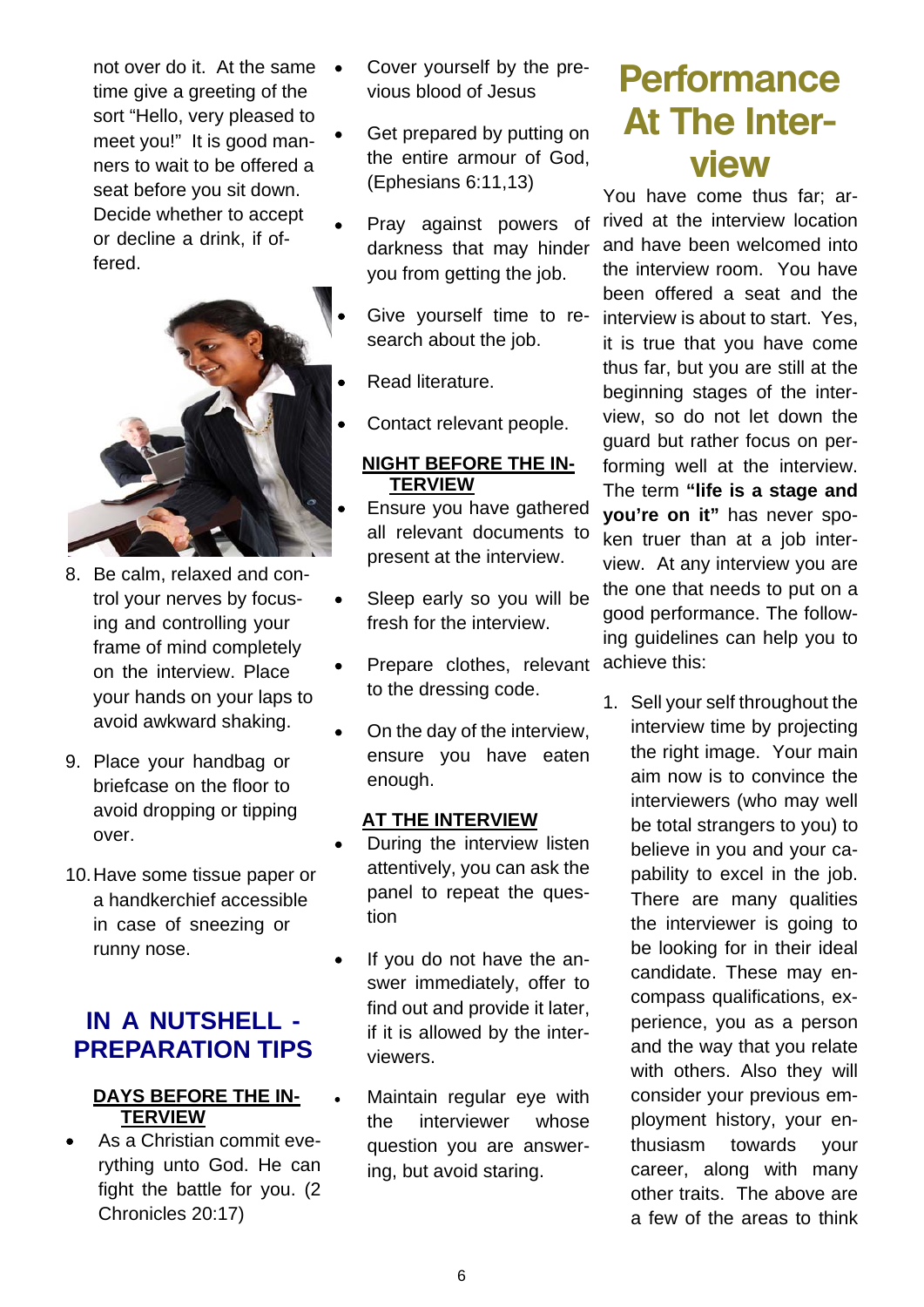about. They are all interlinked and if you can employ all of them at the interview stage you are well on your way to getting that new job.

- 2. Maintain an enthusiastic outlook. This will be demonstrated by your facial expressions, body language and the way you answer questions. A one word answer to questions may not really look very enthusiastic. On the other hand if you answer the question as deeply and precisely as you can, and with liveliness and appropriate illustrations it may reflect enthusiasm. 4. The key is to make your interviewers interested in you and what you have accomplished. Let them see that you are passionate about everything you do and that you will be enthusiastically dedicated to your new job should they decide to employ you.
- 3. Demonstrate confidence and competence to your interviewers. The more confident you are the more chance you will have of getting the job. These can be demonstrated by being positive in your answers and



letting the interviewers see that you know your stuff. Remember that positive people are great assets to an employer as they give off positive vibes and good vibrations that nearly always rub off on other employees, with the result that it creates a happy, proactive, enthusiastic work force which ultimately creates a better working environment and more efficient team. If you can demonstrate this quality to your interviewer at interview stage you will definitely impress them.

- Watch your body language and let it collaborate (rather than nullify) your verbal expressions. Interviewers often take body language more seriously than spoken words.
- 5. Observe the "Dos" and "Don'ts" for successful interview - some of which are listed below:

#### **Do:**

- a) Smile as frequently as possible (especially when you are asked a question and respond to the person who has asked the question) but don't overdo it!
- b) Keep your hands in your lap; don't wave them around all over the place.
- c) Keep eye contact at all times (but don't stare out your interviewer). If there is more than one interviewer, flick your eye contact from person to person.
- d) Be articulate and listen

carefully to each question before giving your answer.

e) Keep calm and don't panic!

#### **Don't:**

- a) Cross Your Arms: It makes you look defensive.
- b) Sit on the edge of your seat.
- c) Mess with your face or play with your jewellery or hair.
- d) Rock on the seat.
- e) Interrupt when being asked a question. Remember that nobody likes to be interrupted, and the interviewer may feel that his / her question is more important than your answer.
- f) Give one word answers (unless the question requires it).

## **Answering Interview Questions**

Your potential new employer is looking for a candidate that can do the job and will fit into his or her organisation. Chances are that the successful candidate will be expected to be a team player who can listen and give enthusiastic and positive input into their daily work life. The employer will try to evaluate the suitability of each candidate by how they answer questions. It is therefore important to try and answer all the questions posed. Try and keep your answers brief and precise, but not "yes" and "no" answers. If you are asked a specific question that requires you to provide an example of how you have dealt with a situation then give an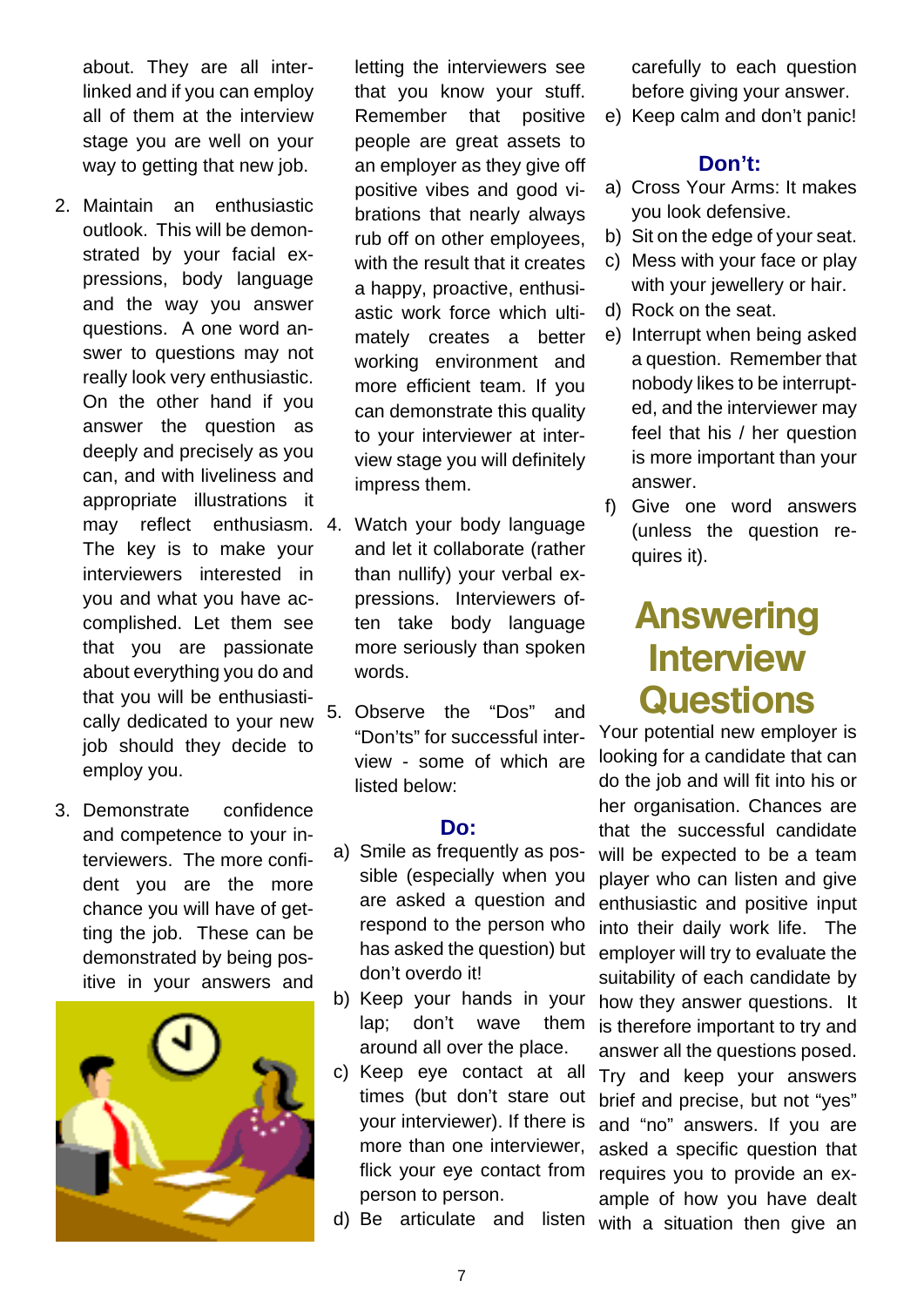

example that makes your achievement stand out. Inevitably there may be times when you run out of steam and these moments can be quite frustrating, so just sit back and relax and take a few seconds to compose yourself before you deliver your answer to the question. Listen attentively and patiently to the question before attempting to answer. The ability to listen without interruption will make a good impression!

 It is not practicable to explore all possible questions that can be posed at an interview as these would differ depending on the

interview panel members, the organisation, the type of job and other factors. For example, some of the questions posed to a nurse will be different to those posed to a teacher, an engineer, a University Lecturer, a medical doctor, a dentist, an artist, a shop assistant, a cleaner, an astronaut, an Information Technology consultant, etc. The key principle for coming up with "a perfect" answer is knowing what the interviewer is looking for by asking that question. In some cases (e.g. hypothetical cases) identifying what the interviewer is looking for may simply be a matter of intelligent guesses, except where it is otherwise obvious (e.g. specific technical questions that tests knowledge of certain procedures or disciplines).

The secret to giving perfect answers is repeated practice using potential interview questions. It is a good idea to do practice interviews with your colleagues, friends or relations and get feedback on your performance and areas of improvement. Why not have a go using the following questions as well as other ones that you come up with. Try to ascertain what the interviewers may be looking for from each of these questions before advancing an answer. At the end, evaluate the appropriateness of the answer you gave in relation to what you think the interviewer was looking for. If you have opportunity, get a second opinion from a friend, colleague, relation, etc. Thereafter, have a go again in providing a better answer. Repeat the process till you are confident that you have come up with a perfect answer to the question. As part of the preparation process, write down the answers to each question as that can help in the final revision for the interview. Hints are provided to some of the questions below, but do not rely on them as they may not be 100% accurate in all situations. Remember the adage that **"one man's meat is another man's poison"**. Therefore, an answer that may be perfectly acceptable to one interviewer may be considered unacceptable by another. Simply use the hints as a rough guide for the practice, or ignore them if you think they may not be applicable to your situation. A few of possible practice questions are listed below:

- 1. Tell me about yourself (Hint: do not start rambling. Try to make the answer relevant to the job you are applying for. If you are not sure what aspect of you the interviewer is interested in, you could ask a question like "What would you like to know about me?")
- 2. What is the most enjoyable part of your current job? (Hint: The interviewer may be checking on your attitude to mundane or repetitive tasks. Be careful what you say).
- 3. Tell us about the biggest challenge you have ever faced in your career? (Hint: Pick a challenge where you have been successful and explain how you overcame it and what the outcome was).
- 4. Why do you want to leave your present job? (Hint: a positive answer e.g. career development can give you better chance of success).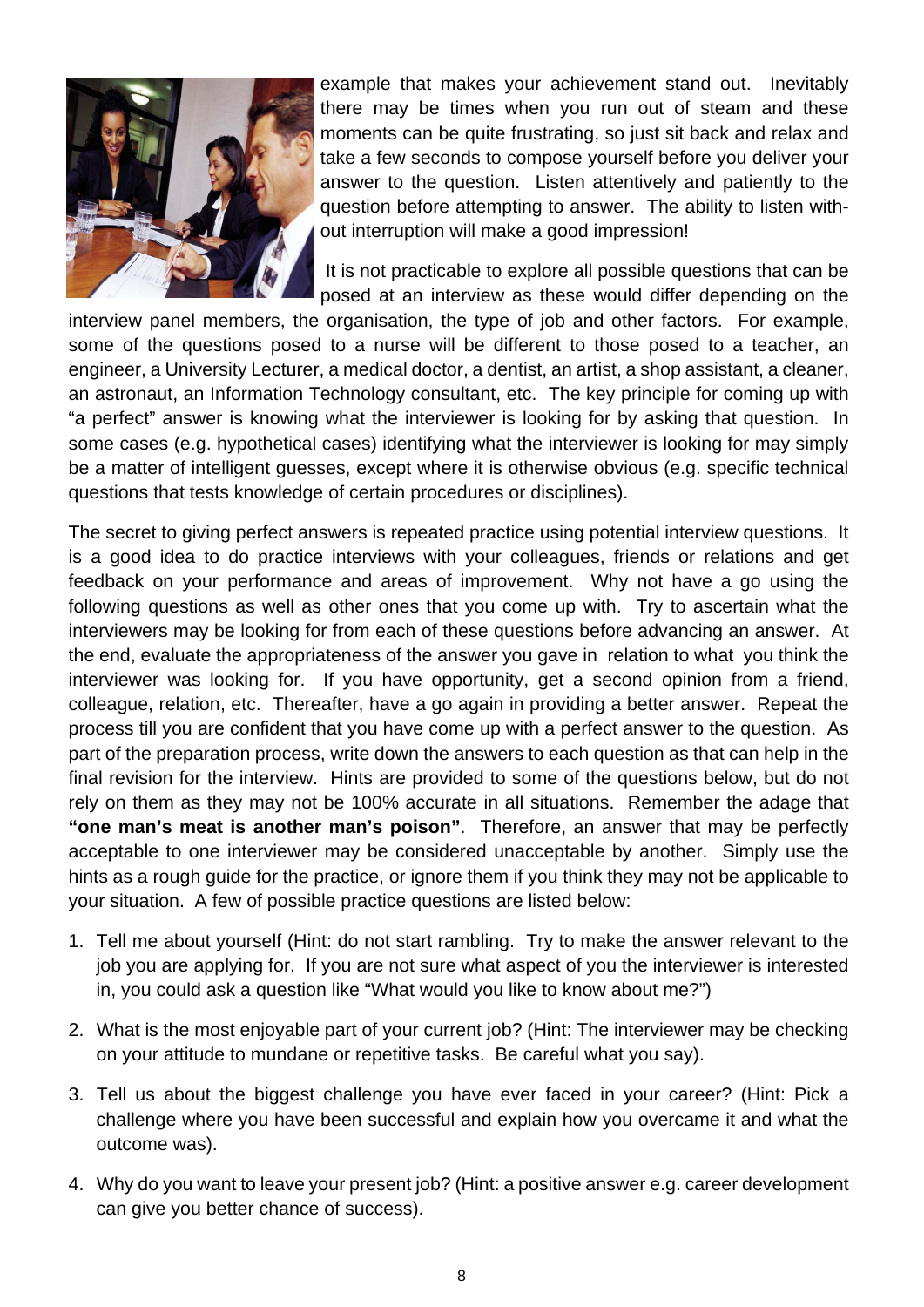- 5. What is your present boss like? (Hint: this may be a trick question aimed at assessing your loyalty, working relationship and attitude to authority).
- 6. What do you think this job entails?
- 7. What made you apply for this job and why do you want it? (Hint: note that salary is not the most important reason that the company wants to employ you. They are looking for someone that can add value to the company. Therefore focus the answer on what benefits you can give to the company rather than on what you will get from the company).
- 8. What qualities do you think you can bring to this job position?
- 9. What do you know about this organisation?
- 10. How long would you expect to work for this organisation?
- 11. Where do you see yourself in five years time? (Hint: this may be checking on your goals, drive, ambition, motivation and aspirations).
- 12. What motivates you?
- 13. What is your greatest strength?
- 14. What is your biggest weakness?
- 15. What would your work colleagues say about you?
- 16. How would your current boss describe you as?
- 17. What would your friends say about you?
- 18. What interests do you have outside of work?
- 19. What type of books or publications do you like?
- 20. Are you a good leader?
- 21. Are you a natural born leader?
- 22. How do you feel about taking direction from your superiors?
- 23. How do you feel about carrying out mundane or repetitive work?
- 24. How well do you handle criticism?
- 25. How well do you work within a team environment?
- 26. Are you good at getting the best out of your team?
- 27. How do you deal with interpersonal problems within your team?
- 28. You have only been with your current employer for a very short time why do you want to leave?
- 29. What part of your job do you dislike the most?
- 30. If you were starting out again in your career what decisions would you make differently?

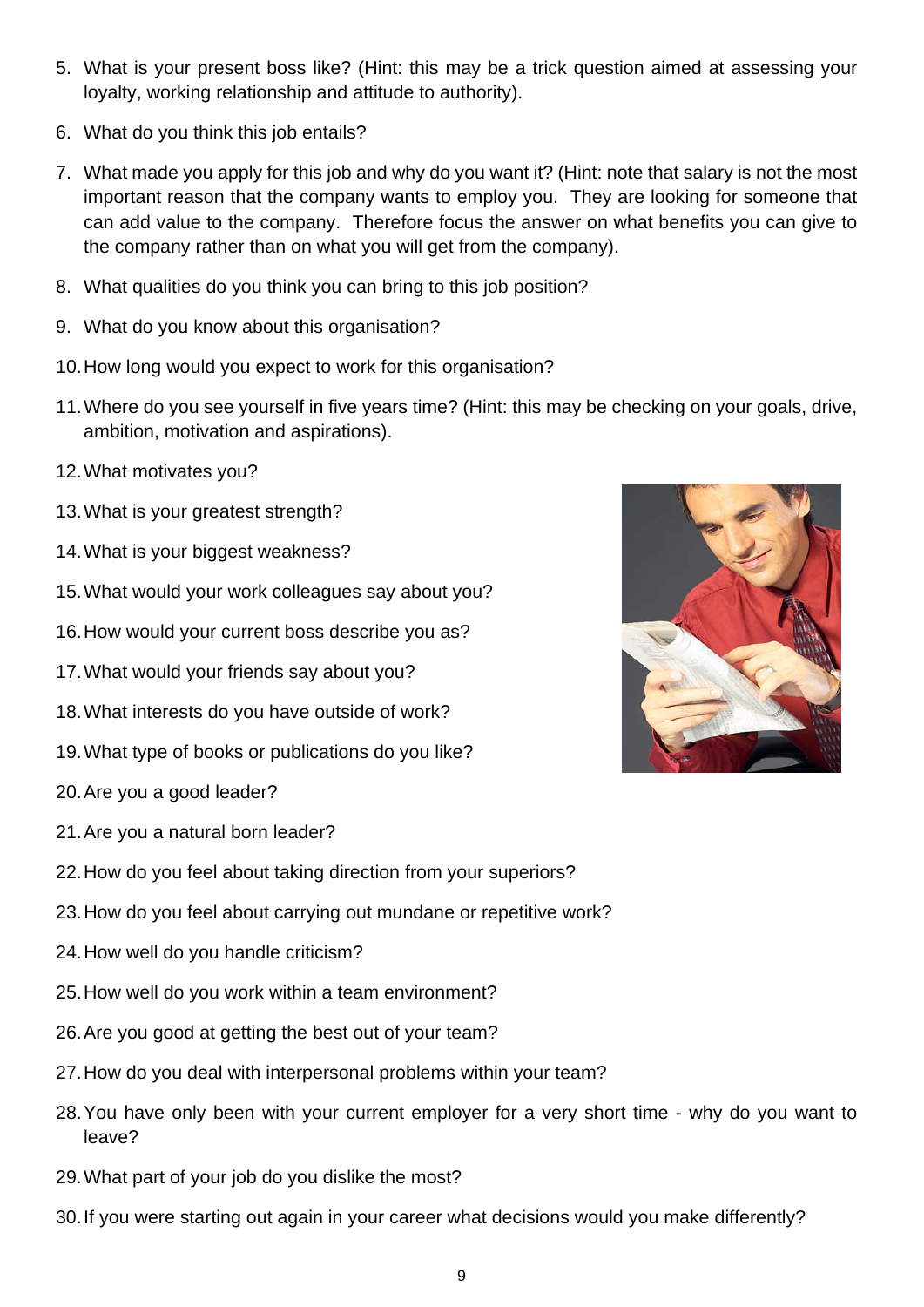- 31. Have you attended other interviews as well as this one?
- 32. What do you think about the war in Afghanistan, the new Prime Minister, the President of xyz country (or something else that has current social political bearing).
- 33. What sort of decisions do you find the most difficult to make?
- 34. What do you think of your existing company?
- 35. What is your current salary?
- 36. What salary would you be expecting, for this position?
- 37. How well do you work in a stressful environment?

Towards the end of the interview, it is normal for the interviewers to ask if you have any question that you want to ask them. It is not mandatory that you ask questions, but if you want to ask, here are a few examples that can give you an idea of how to frame your question:

- 1. Will I be working in a department or in an area on my own?
- 2. Who else is in the department and what do they do?
- 3. What training will I need and how will I be given this?
- 4. Do you train in house or use external courses?
- 5. To whom am I responsible?
- 6. Which members of staff are responsible to me and what are their roles?
- 7. Is this a new position and if so why has it been created?
- 8. If it is an existing position, why has the previous person left the post?
- 9. What are the opportunities for promotion?
- 10. When would you be looking for the successful candidate to start?
- 11. Are you interviewing many people for this position?
- 12. When will you let me know if I am to be offered the post?

## **Types of Interviews And Selection Methods**

There are many types of interviews and job selection techniques in use today, each having its own unique features and place. The overall objective of each is to sift out some candidates and facilitate the selection of the right person for the job. Sometimes a combination of these may be used for one job. Usually the employing organisation will inform the candidates the types that will be used. A few of these types are summarised below with a view to enabling you understand them and prepare adequately to excel:

#### **TELEPHONE INTERVIEW**

Telephone interview is often used where the job may entail working in a call centre and the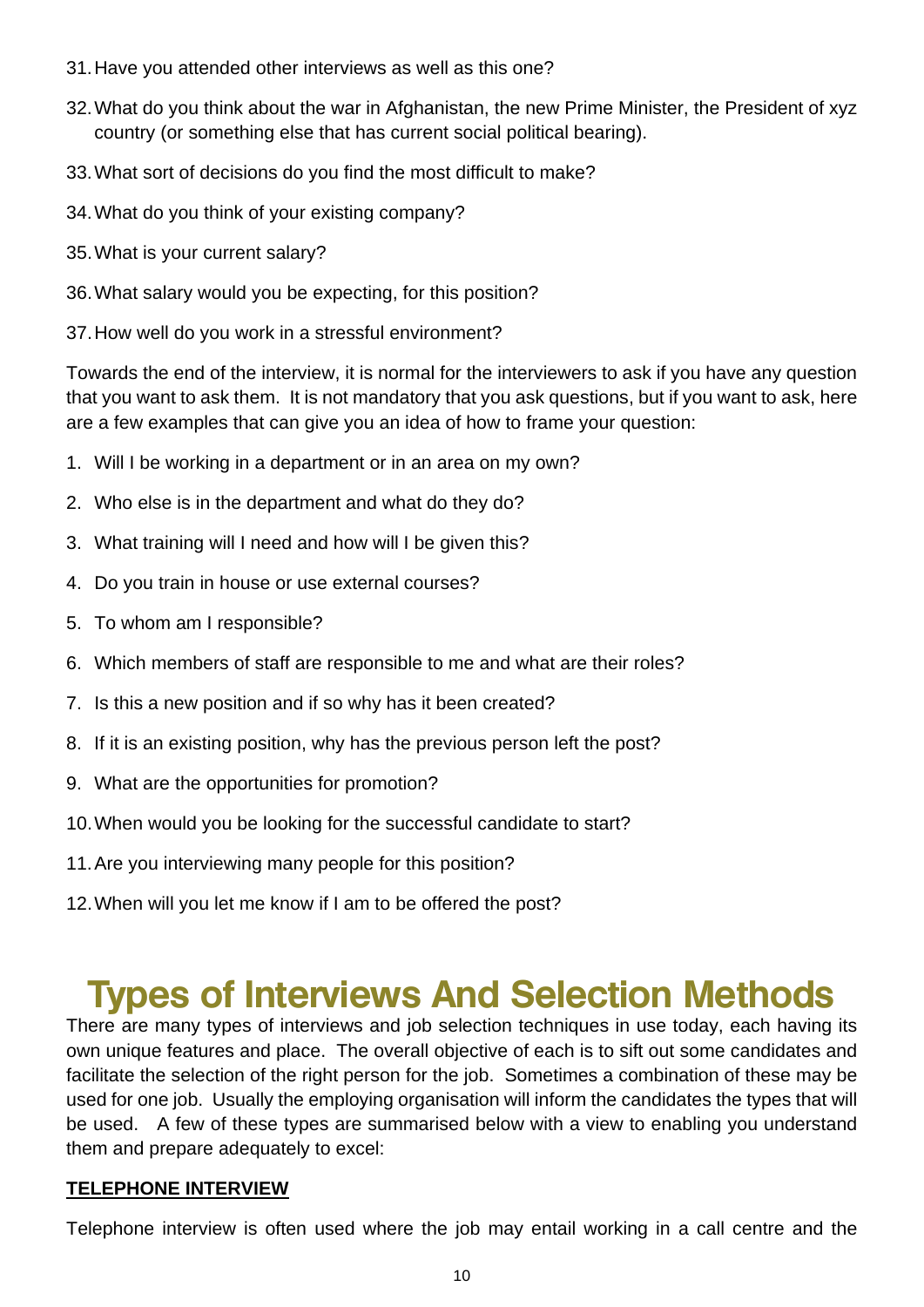emphasis is on how well you perform on the telephone. It can also be used where the interviewer is trying to shortlist candidates in a quick manner.

In a telephone interview, the interviewer (which may be the employer or a recruitment agency who has been contracted to conduct this on behalf of the company) telephones you and chats with you over the phone to judge your telephone skills. Depending on the employer, you may or may not be told that you will be having a telephone interview. Telephone interviews should be treated as any other and it is a good idea to make notes as you go along as they can be useful in any follow-on face to face interview, prior to final selection. Also, if you have to contact the organisation before or after the interview, in relation to the job advert, treat this as informal telephone interview - as the impression you create can contribute

to the final decision.

#### **ONE TO ONE INTERVIEW**

This is common in small companies where the owner may interview the candidates on a one to one basis and make job offers.

#### **SEQUENTIAL INTERVIEW**

This works by each candidate being interviewed by a series of

different people from different sections of the organisation. Chances are that each interviewer will have different questions but there may be some overlap so you might find yourself answering some questions twice! At the end, the interviewers will compare their notes and make decision.

### **PANEL INTERVIEW**

A panel interview is where two or more interviewers, one of whom will be the chairperson, sit in on the meeting. Always try and answer each question posed by each member of the panel back to the individual who asked the question, whilst occasionally glancing at the other interviewers present, so it would not give impression that you are ignoring them.

### **PSYCHOMETRIC TESTING**

Psychometric testing is normally used for initial sifting of candidates - often prior to a face to face interview. It may consist of one or more examination style tests (often multichoice questions) aimed at ascertaining how you think. Generally, psychometric tests are split into four areas and can include one or all of the following; An Ability Test, A Personality Test, An Aptitude Test and Motivational Test. The ability test assesses your overall general ability, the personality test assesses your personality type, the aptitude test tests the skills you have that are specific to areas of the job that you are applying for and the motivational test is aimed at finding out what motivates you. There are



plenty of information and examples of psychometric tests on the Internet. You need to prepare for these just in the same way you would for an examination.

### **ASSESSMENT CENTRES**

This is another method that some employers use, usually along with other methods, in the se-

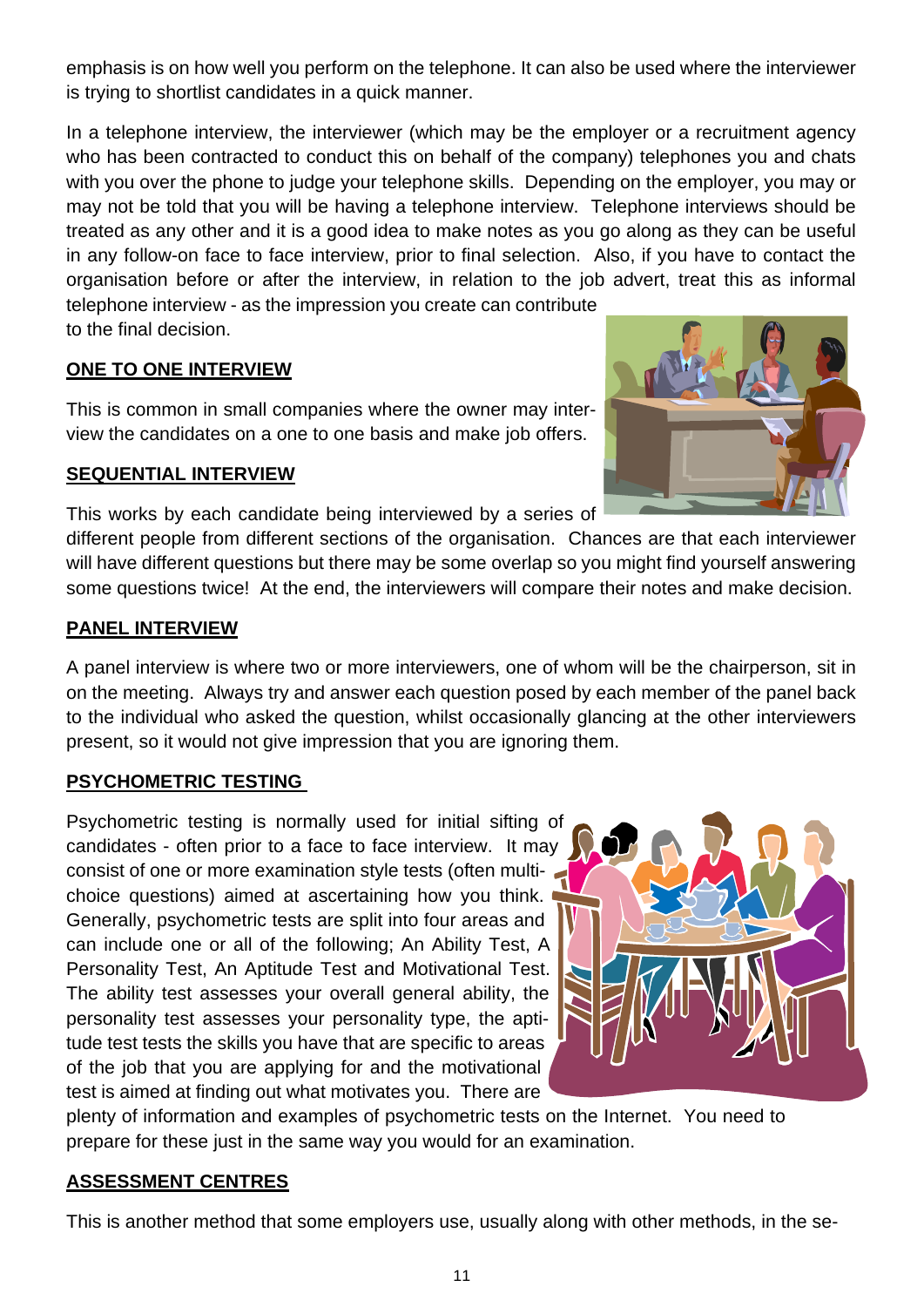lection process. Assessment centres administer tests that will mostly likely involve some form of practical work or activities that require interaction with other candidates, either in small groups or the entire group but all under the observation of the assessors. The aim is to assess how well you interact with others to solve a common problem. It also assesses your communication, team-working, negotiation and leadership skills. The key thing to remember is that you are under scrutiny by your assessors for each and everything you do and say whilst you are carrying out your tasks, and this will form the basis for their selection. Having an idea of the type of qualities that you are being assessed on could help you to perform better.

#### **SECOND INTERVIEWS**

This is often used for final section of two or more strong candidates or to enable other senior managers in the organisation to assess their suitability prior to final appointment. It is important not to get complacent but to thoroughly prepare and give it your very best, keeping professionalism at the forefront of your mind throughout the interview.



## **After The Interview**

At the end of the interview, you will want to stand, pick up your briefcase or handbag and then shake hands with the interviewer - again, in a firm but not grip wrenching manner. Thank the interviewer for the time that they have afforded to you, say goodbye in a nice smiley manner and leave the room. Some interviewers may escort you out onto the main floor; others may see you out of the building, but whichever, try and remain fully professional till you are completely out of their sight. Avoid any awkward mannerism while leaving, so as not to cancel any good impression they may have had of you. Remember that the inter-

viewers may not have made their final decision yet and that the job is not yet yours until you have signed on the dotted line!

Completion of the interview may give you warm feelings of having jumped this obstacle; but there may still be a few more things to do while waiting for the interview results, including:

1. Some think that a short letter of thanks to the interviewer is going to give the impression that you have manners; that you really have appreciated the time given to you; that you are a professional person who has good and upstanding morals and that you want to stand out from the crowd to prove that the job is really important to you. Some may feel that it is an overkill. You need to assess the situation yourself and decide whether to send a letter or not. If you decide to send a letter, make it brief and straight to the point and use first class mail.



2. Next you may want to debrief, document and evaluate your experience at the interview (including all the interview questions and the answers you gave), while it is still fresh in your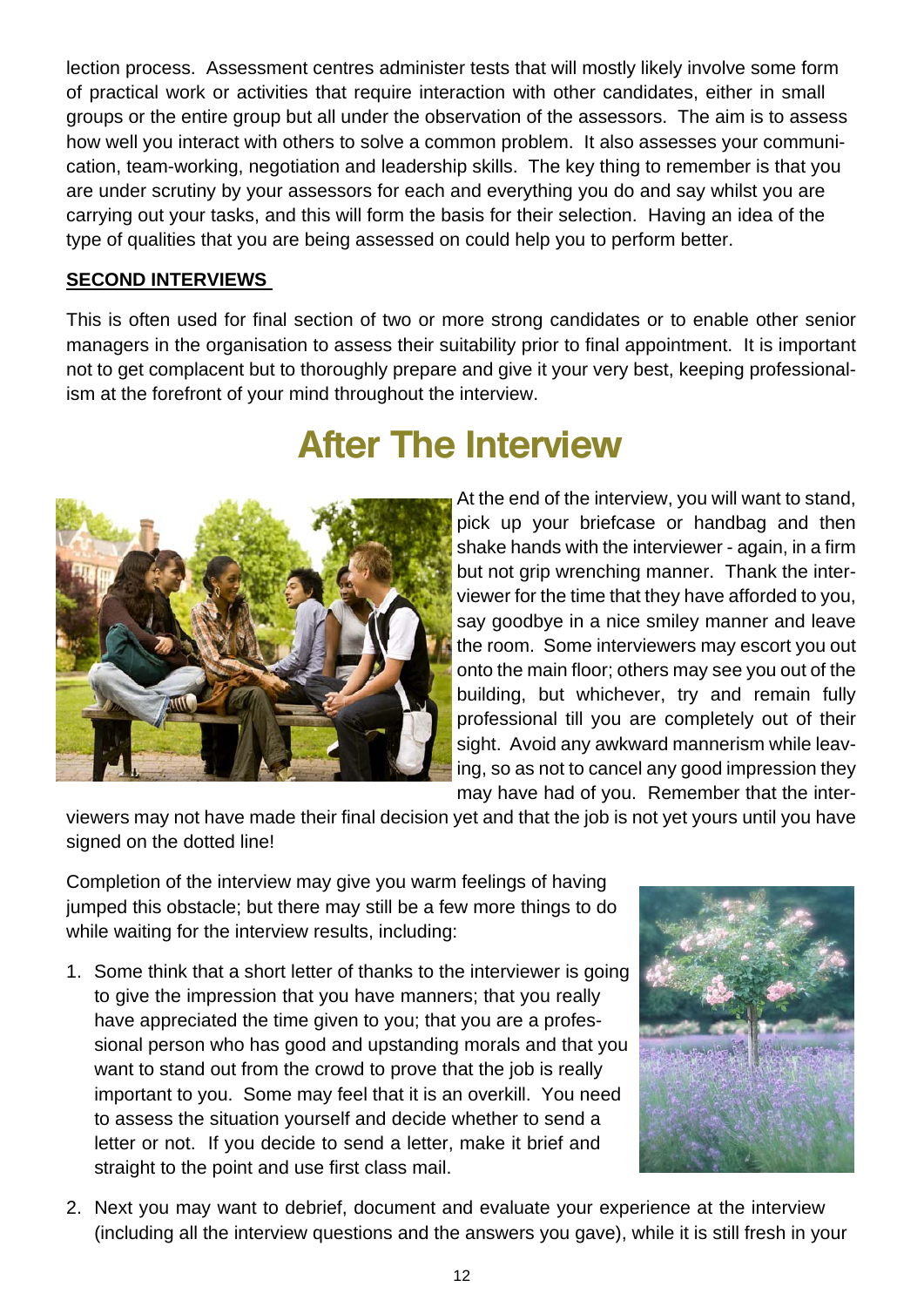mind, as these could prove very useful in preparing for future interviews. Try and analyse the whole interview as best as you can - jotting down relevant points you can come up with or ways in which you can improve your general technique for the future. If you don't jot them down within a day or so you will forgot some of the key points, so even if you only have a scrap piece of paper write them on it; you never know when they may become useful.

3. Once you have got the job remember to thank God for the success. Read the contract carefully and confirm to the employer within the stipulated timeline whither you want to accept it or not.

## **Programme Schedule**

- **a) 13.15—13.30 Opening Prayer and Song**
- **b) 13.30—13.45 Worship and Introduction**
- **c) 13.45—14.00 Supernatural Determination**
- **d) 14.00—14.15 Necessary Preparations Before The Interview Day (+ In a Nutshell...)**
- **e) 14.15—14.30 Worship / Testimonies**
- **f) 14.30—14.45 Performance At Interview**
- **g) 14.45—15.00 Answering Interview Questions**
- **h) 15.00—15.15 Worship / Announcements**
- **i) 15.15—15.30 Different Types of Interviews and Selection Methods (+ After The Interview).**
- **j) 15.30—16.00 Questions And Answers**
- **k) 16.00—16.05 Song, Benediction and Close**

## "Beloved, I wish above all things that thou mayest prosper and be in health, even as thy soul prospereth" (3 John 2).